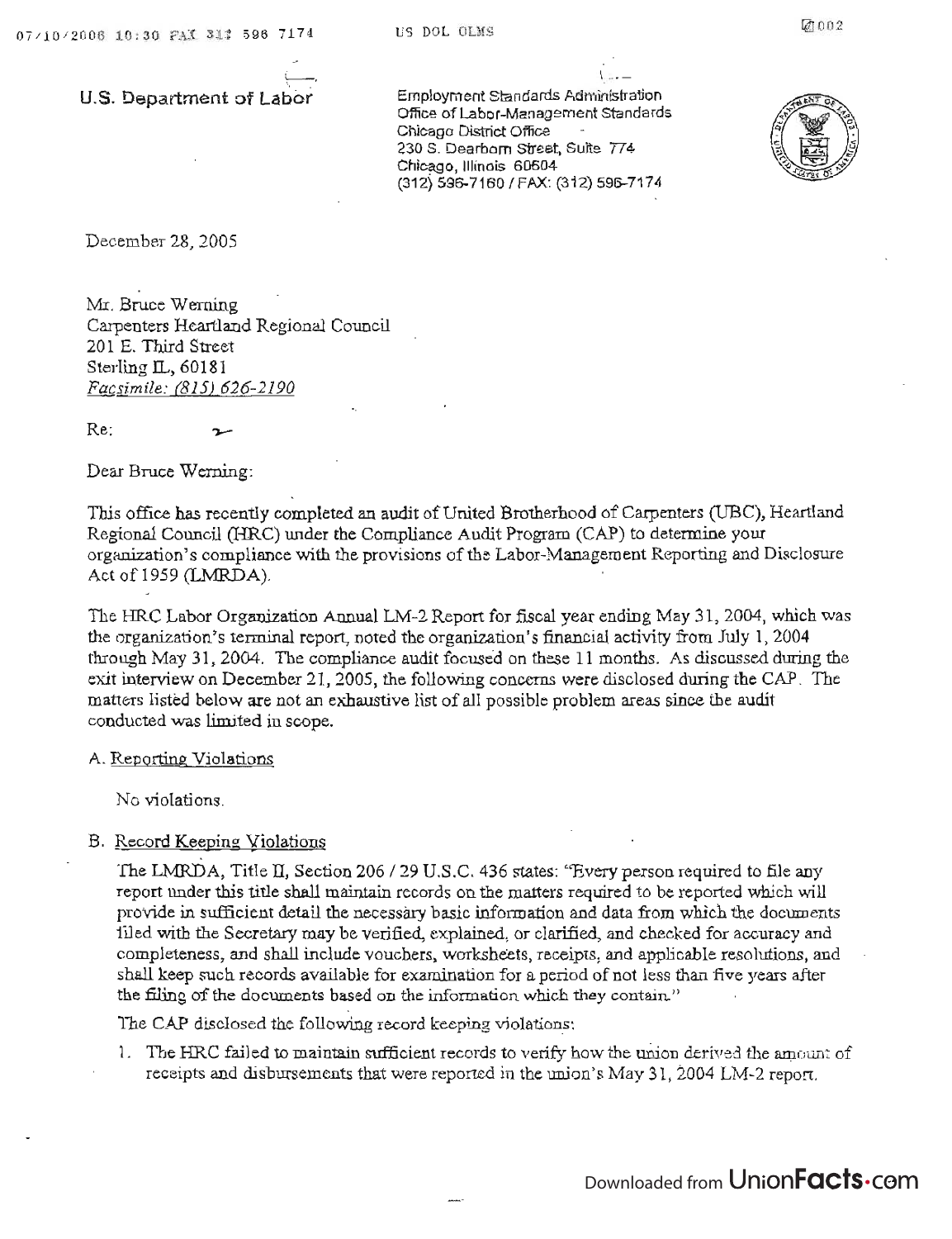$1.1.1$ 

CaJ-pemers Heartland Regional Council

December 28, 2005<br>Page 2 of 3

Regional Council

You agreed during the exit interview to contact the U.S. Department of Labor to provide a  $\mu$  agreed during the exit interview to contact the U.S. Department of Labor to p union record that verifies the information reported on the union's LM-2 report.

2. The Local failed to maintain voided checks. The HRC advised that in November 2004, Financial Officer Bruce Werning ordered the records to be shredded.

While you advised that the union no longer disburses general expense checks, you agreed to

maintain all future voided checks.<br>3. Bank statements from the  $\frac{q}{q}$ for April 2004 and May 2004 were not maintained. The union remedied this issue during the audit by obtaining copies of the above noted bank statements. No further action is required.

- $\frac{1}{2}$  as discussed, the CAP was impeded due to incomplete, in accurate, and conflicting  $\frac{1}{2}$ 1. As discussed, the CAP was impeded due to incomplete, inaccurate, and conflicting information provided by the union throughout the audit. The following notes several incidents: a. The union had a safety deposit box when the DOL was advised during the initial
	- a. The union had a safety deposit box when the DOL was advised during the initial interview that the union did not have a safety deposit box;
	- b. The union destroyed voided checks when the DOL was advised during the initial interview that the union maintained all financial records; met view may me mmolt main afficient and by electronic funds  $\frac{1}{2}$ .
	- $e$  union disbursed funds both by check and by electronic fund transfers when the  $D$ was advised during the initial interview that union only disbursed funds by check;
	- d. The union currently maintains the majority of bank accounts that were open during the audit period when the DOL was advised during the audit that at least one checking account was closed; e. The union advised that the Union advised the DOL that the DOL that the audit during the audit of audit during the audit of audit during the audit of audit during the audit of audit during the audit of audit during the a
	- $p$ e union advised the DOL that there was minimum voided activity during the audit period. The union then advised the DOL that there was several hundred thousand dollars of voided activity. The union then provided records that indicated that the union incurred over one and a half million dollars of voided payroll and general expenditures during the audit period;  $\frac{1}{2}$  for a duck period,  $\frac{1}{2}$  that the volume of volume of volume of volume of  $\frac{1}{2}$
	- e union advised the DOL that the volume of voided activity did not affect the genera ledger. However, the monthly general ledger reports provided to the DOL includes voided and other financial activities that fail to accurately reflect indicate how the union derived to the amounts provided on the LM-2 report.
- 2. The HRC filed a terminal LM-2 report effective May 31, 2004. However, the HRC records suggest that the union continues to have separate bank accounts and autonomously provide. services on behalf of union members, including administering of PAC funds.

During our upcoming meeting, we will review the following:

a. The union's financial records that provide sufficient detail to verify the receipts and disbursements reported on the HRC terminal LM-2 report, effective May 31, 2004.

Downloaded from Union**Facts**.com